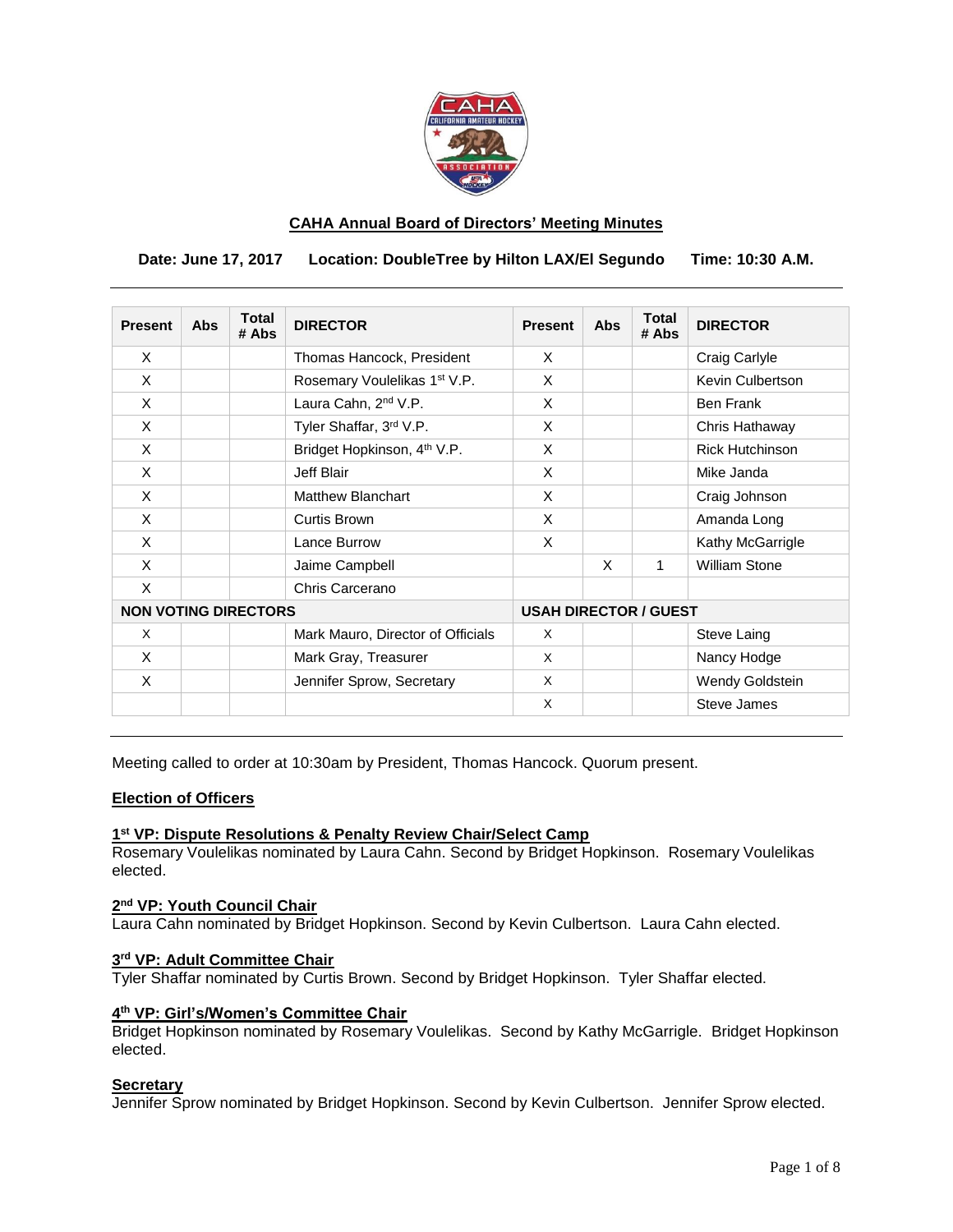# **Treasurer**

Mark Gray nominated by Tyler Shaffar. Second by Rosemary Voulelikas. Mark Gray elected.

Thomas Hancock asked Laura Cahn to announce the committee members she would like appointed to Youth Council.

Laura Cahn asked for appointment with affirmation from the board for:

- Tier I & II Commissioner Kevin Culbertson. Appointment confirmed.
- Girl's/Women's Commissioner Bridget Hopkinson. Appointment confirmed.
- High School Commissioner Rosemary Voulelikas. Appointment confirmed.

Thomas Hancock asked for appointment with affirmation from the board for:

- Screening Administrator Jaime Campbell. Appointment confirmed.
- Member Services Jaime Campbell. Appointment confirmed.

Thomas Hancock asked for a list of updated committees to be emailed to him by 6/24/17. He will forward list to Kevin Culbertson to add/correct on the website.

## **Youth Council – Laura Cahn**

Laura Cahn distributed proposed 2017-2018 CAHA Weekends.

Kevin Culbertson motioned to approve the proposed CAHA Weekends as presented by Youth Council (motion **SECONDED** by Rosemary Voulelikas and **APPROVED**)

April 12, 2017 Electronic vote conducted inclusive of two components; flighting and a pre-season jamboree

Results per Thomas Hancock – (see attached) With a total of 19 voting directors responding, the tally of votes is (14) YES; (4) NO; (1) nonresponsive. Based upon the foregoing the Tier II proposal has passed.

Laura Cahn distributed the CAHA Tier II Flight System Administration Guidelines (for 12UAA, 14UAA & 16UAA)

All Tier II teams are required to participate in the mandatory preseason evaluation jamboree. If clubs do not attend the jamboree, they are disqualified from participating in Tier II.

Evaluation Committee

Each age division will have a minimum of 3 evaluators. Evaluators are independent of the division they are evaluating. Each group will be administered by a CAHA representative.

After the Jamboree, Youth Council will submit their flight recommendations to the full CAHA Board for approval at the September CAHA board meeting.

This jamboree has been assigned to San Jose, as they are the only facility at this time that can accommodate all of the games under one roof; it cannot be facilitated in multiple rinks. It is the CAHA Boards intention to have the jamboree at Irvine next year.

Rosemary Voulelikas motioned to approve the administration of the CAHA Tier II flight and season structure as presented. (motion **SECONDED** by Kevin Culbertson and **APPROVED**)

Laura Cahn asked that we allocate an additional \$1500 for Tyler Shaffar as a scheduling fee increase for the Labor Day Jamboree weekend.

Rosemary Voulelikas motioned to approve the additional \$1500, as proposed, for Tyler Shaffar. (motion **SECONDED** by Chris Hathaway and **APPROVED**)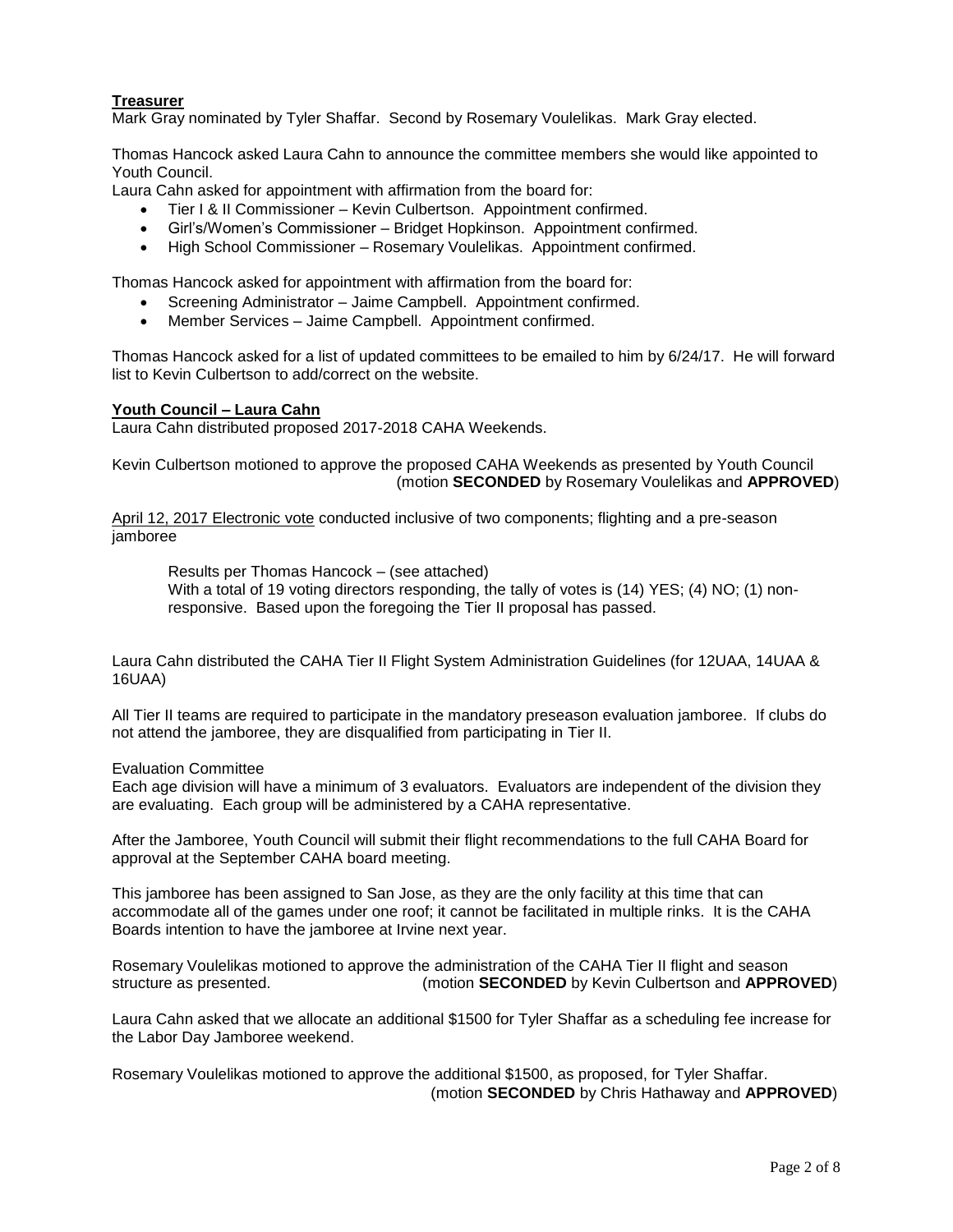Hotels are not mandated for the Labor Day Jamboree.

CAHA Weekend Game Guideline

Parameters set for the number of games to play

• Minimum 12 - Maximum 18 (Team approval is required for more than 18 games)

Tom Hancock asked for board affirmation for the appointments of:

- Lance Burrow CAHA Legal Council
- Mark Mauro CAHA Director of Officials
- Lance Burrow CAHA SafeSport Coordinator
- Chris Carcerano CAHA Coach in Chief
- All were affirmed.

#### **CAHA Calendar – Presented by Steve Laing**

March 2-4, 2018

District Women - location TBD

March 7-11, 2018

- District Super Site San Jose
- ALL Youth Tier l, Girls Tier l and Tier ll

#### April 5-9, 2018

- Tier I Youth
- 14U Charlotte, NC
- 15U Plymouth, MI
- 16/18U Philadelphia, PA

April 6-9, 2018

• Sled

Tier ll Youth

- 14U Amherst, NY
- 16U Wayne, NJ
- 18U Green Bay, WI

All Girl's/Women's - Marlborough, MA

March 21-26, 2018

• High School Nationals - Plymouth, MN (3/22-25)

#### April 19-23, 2018

USAH High School Showcase - St. Louis, MO

#### District Meetings

- Oct 21 Portland, OR
- Feb 3 Las Vegas, NV
- May 19 Anchorage, AK

USAH Winter Meeting- Jan 10-14, 2018 Orlando, Fl

USAH Congress - June 6-10, 2018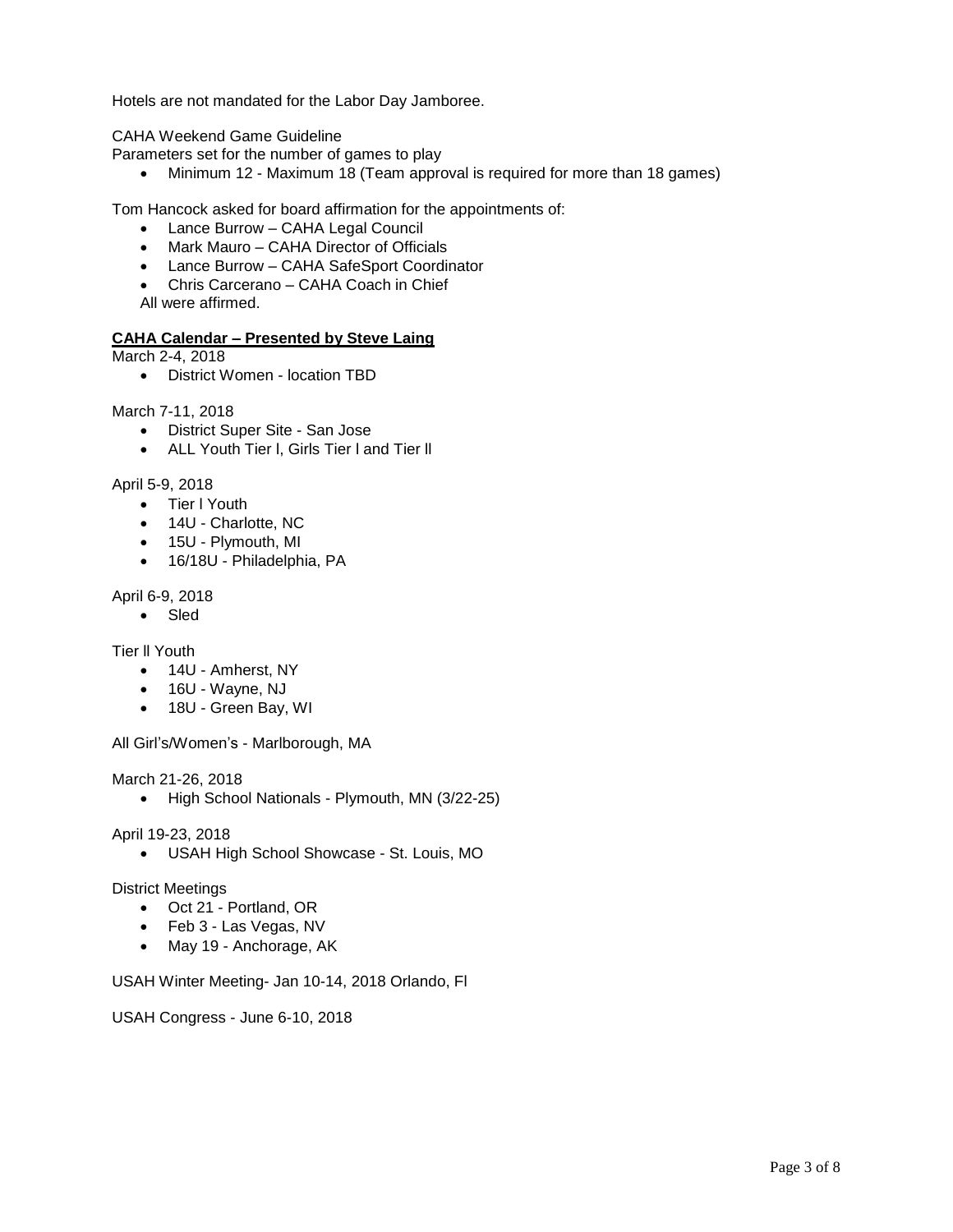# **CAHA Calendar – Presented by Laura Cahn**

February 23-25, 2018

• Tier II Playdowns

March 16-18, 2018

• Tier II State Playoffs

Rosemary Voulelikas motioned to approve the proposed dates for Tier II Playdowns and State Playoffs (motion **SECONDED** by Kevin Culbertson and **APPROVED**)

February 2-5, 2018

Tier I State Playoffs National Bound (14U, 15U, 16U, 18U)

March 2-4, 2018

Tier I State Playoffs Non-National Bound (11U, 12U, 13U)

Bridget Hopkinson motioned to approve the proposed dates for Tier I State Playoffs (motion **SECONDED** by Rosemary Voulelikas and **APPROVED**)

March 2, 2018

• High School State Playoffs

Chris Hathaway motioned to approve the proposed dates for High School State Playoffs (motion **SECONDED** by Rosemary Voulelikas and **APPROVED**)

April 6-8, 2018

A/BB/B State Playoffs

Rosemary Voulelikas motioned to approve the proposed dates for A/BB/B State Playoffs (motion **SECONDED** by Bridget Hopkinson and **APPROVED**)

State Playoff bids will be prepared and presented at the next CAHA board meeting on September 23, 2017.

## **CAHA Calendar – Presented by Thomas Hancock**

September 23, 2017

CAHA Board Meeting – El Segundo

November 18, 2017

CAHA Board Meeting – San Jose

January 20, 2018

CAHA Board Meeting – El Segundo

January 26-28, 2018

CAHA Select Camp – Lakewood

June 16, 2018

CAHA Annual Board Meeting – El Segundo

# **Disabled Report – Nancy Hodge**

Disabled Festival San Jose; Unbelievable and humbling experience – Thomas Hancock, Nancy Hodge, Jaime Campbell attended, Kellie Hays event organizer.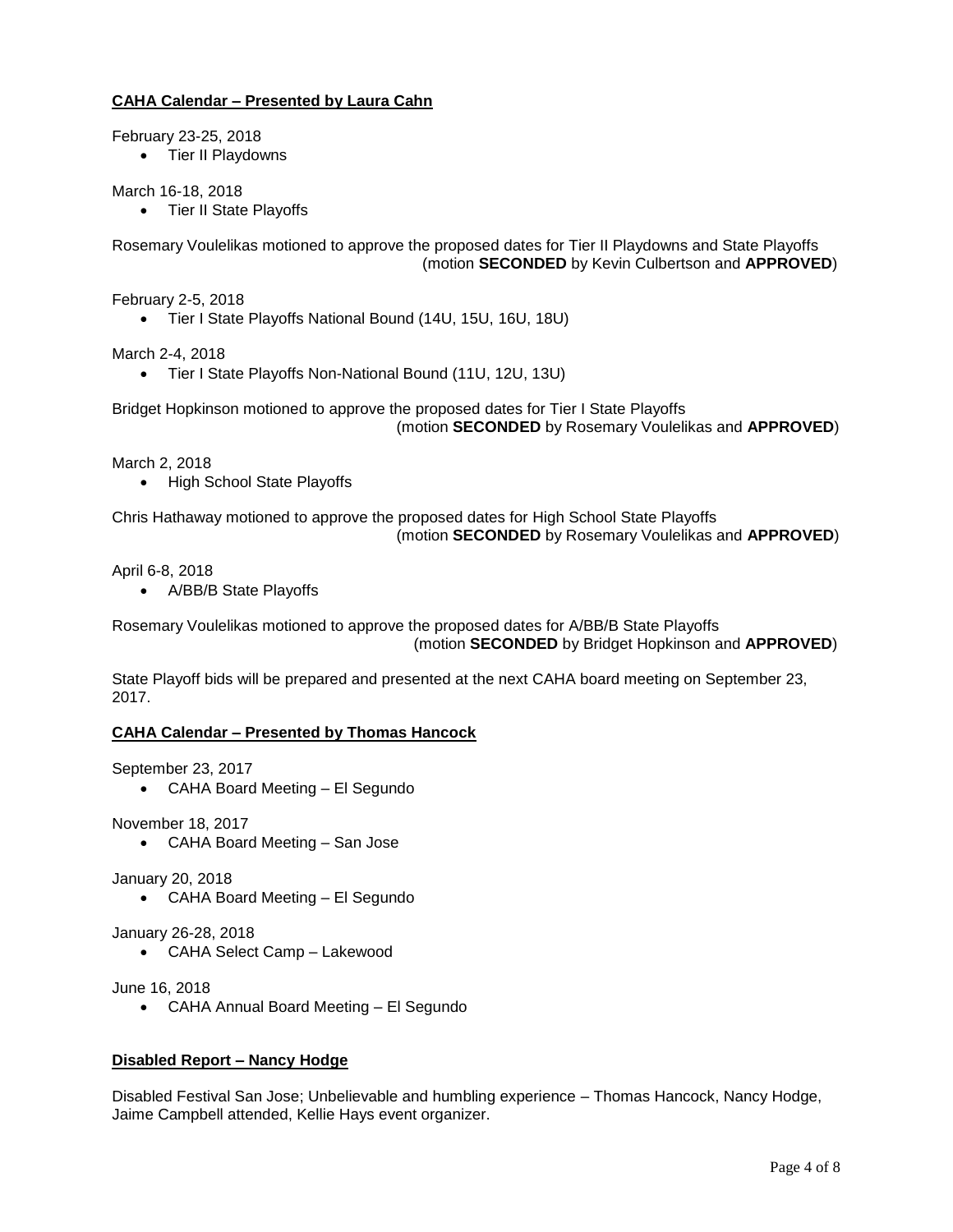# **USA Hockey Pacific District Reports – Steve Laing**

## Rule changes adopted by USA Hockey beginning in the 2017-2018 season

This year was a rule change year at USA Hockey. USA Hockey, Pacific District and all of its affiliates are committed to providing a safe and fair environment for all participants. There are quite a few changes applicable to playing rules and equipment with are available on the USA Hockey website.

The following rules will be applicable starting with the 2017-2018 playing season and will continue for the next four (4) years until the next time rule changes are permitted. The following rule changes highlight the major changes to the playing rules:

- At the 14U (Bantam) and below age categories, a shorthanded team is no longer permitted to ice the puck without a consequence. The consequence is that such a situation will now result in an icing call by the officials and the resulting faceoff will occur in the offending team's defensive zone similar to when both teams are at equal on-ice strength.
- All faceoffs will occur at one of the nine dots on the ice.
- Rule 601 now includes language for racial/ethnic slur to include any language that is "offensive, hateful or discriminatory in nature".

## USA Hockey Women's Agreement

- Direct Athlete Support from the USOC on a continuing basis equally among all players in the pool
- A pool of funds to be used for USAH Athlete Support and shared equally among all players in the pool
- A medal bonus for the Olympics (both USAH and USOC)
- A USOC medal bonus for World Championships
- Guest program to World Championships
- Some allowance for how we book flights to be better able to provide reasonable seating
- Assurance that injured players or pregnant players will remain in the funding pool
- Creation of the Advisory Committee to advise on programming, fundraising, marketing, PR, sponsorship, etc.

## **Olympics**

- The NHL will not be participating in the Olympics; they have scheduled the 2018 All-Star game during that time.
- The Olympic Team will likely be comprised of NCAA players, American players playing outside of the country and American AHL players that strictly have an AHL contract, not a dual AHL/NHL contract, would be qualified to participate in the Olympics.
- **January 1st players will begin being named and February 15th we should have our first game.** There will not be much of a camp.
- Possible head coach from the NCAA level.
- Sled Hockey rosters will be announced soon; 15 players are dressing and are favored to win gold.

## Waiver

- Executive committee approved the waiver for California's additional Girls Team.
- New York had 8 waivers approved.

## New Registration

SafeSport and screening procedures all must be completed prior to getting on the ice.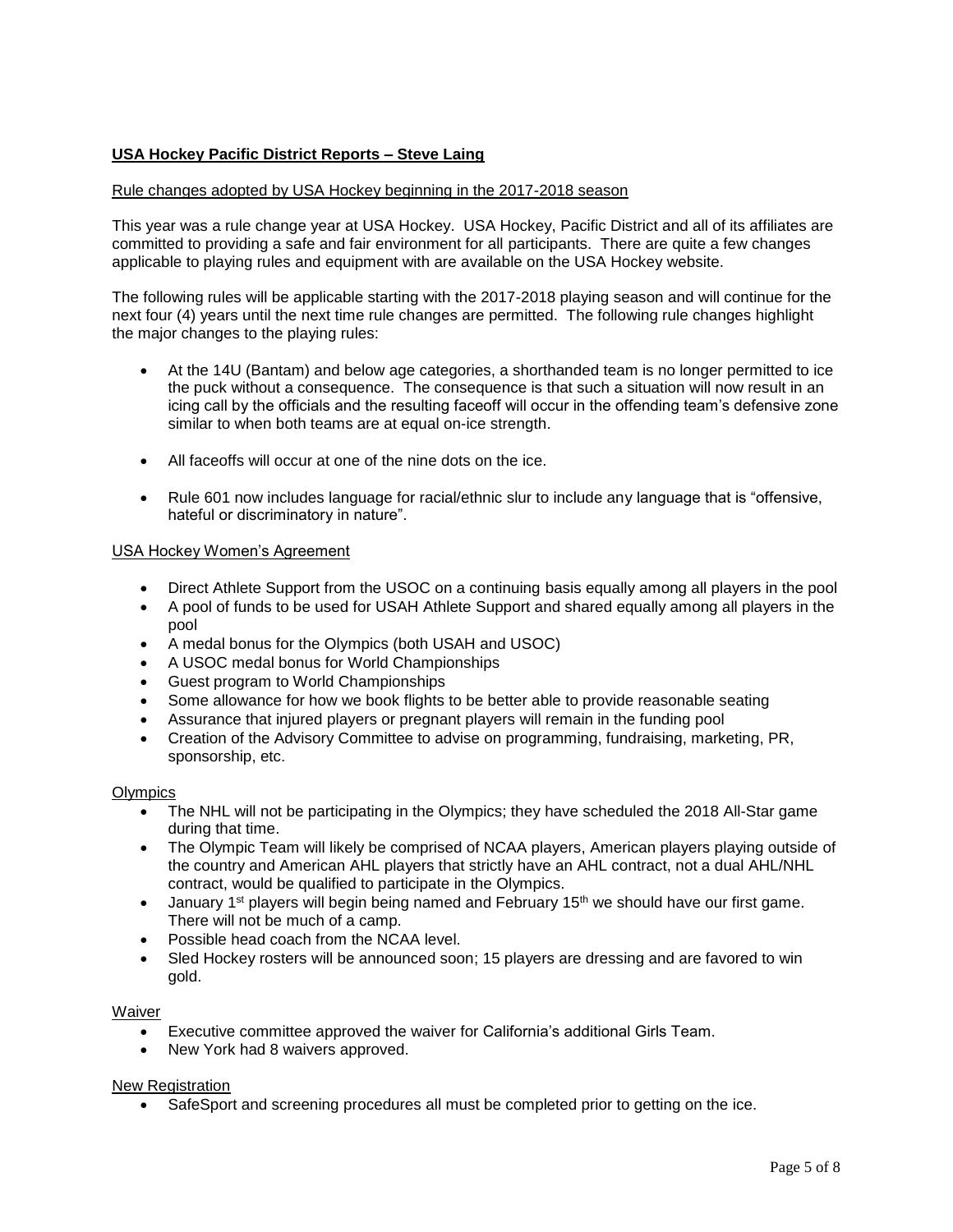## USA Hockey Foundation

- Eight more affiliates have contributed to the USA Hockey Foundation
	- $\circ$  Currently at 1.2 million dollars of affiliate money

## High School Showcase

Has been taken over by USA Hockey as a sanctioned event. Entry fee is \$950.

# New Executive Director of USA Hockey

• Patrick Kelleher

Andy Anderson Award – On behalf of the Pacific District (Administration)

- Awarded to our very own Nancy Hodge Congratulations Nancy!!
	- o Since 1998 only 3 recipients from California have received this award

# **Concussions – Jaime Campbell**

California - Changes in Legislation Effective January 1, 2017: All youth sports organizations must meet or exceed the criteria below.

California Health and Safety Code 124235 (Chapter 516, section 1, items a, b, c) based on amended Assembly Bill 2007:

- SAME: An athlete suspected of suffering concussive activity who is removed from participation for evaluation, will not return to that activity for the remainder of the day, even if a concussion is not diagnosed.
- SAME: No return to participation without a clearance form signed by a licensed healthcare provider trained in the management of concussions and acting within the scope of his or her practice.
- SAME: A parent/guardian acknowledgement form must be signed prior to participation on an annual basis. Education must be available to parents.
- NEW: Any athlete with a diagnosed concussion must sit out a period of no less than 7 days before being cleared to return to participation.
- NEW: On an annual basis, concussion education must be provided to ATHLETES and acknowledge receipt with a signature, prior to participation.
- NEW: Every coach must have record of completing one concussion education course at one time (not annually), prior to participation. They must still sign the annual CAHA acknowledgement form.
	- $\circ$  The concussion education in the CEP classes and in the modules meets the one-time education requirement.
- NEW: Every administrator (i.e. board member or in a leadership position) of a club must have record of completing one concussion education course at one time (not annually), prior to participation. The online education and certificate from the CDC satisfies this requirement.

Each coach and administrator in the organization must complete the training "before supervising an athlete in an activity of the youth sports organization."

The CDC Heads Up concussion education program meets the requirement for the organization administrator education:

<http://www.cdc.gov/headsup/youthsports/training/>

Associations need to provide annual verification of compliance to the State of California.

Club Presidents need to confirm to the League Commissioner that their board members and athletes have completed concussion training and if required by the State of California, proof could be provided.

Rink run programs must comply as well.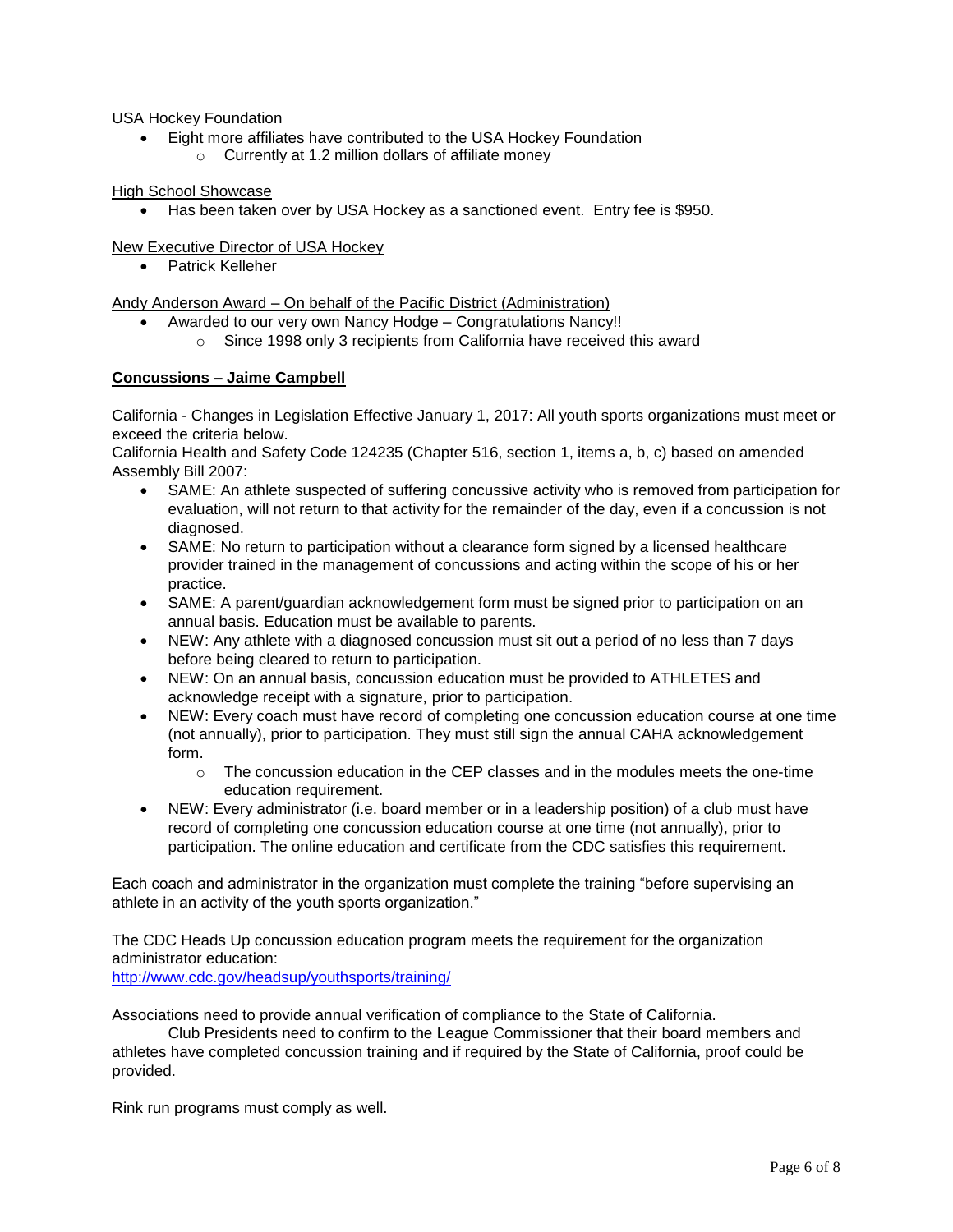# **CAHA ADM Coordinator – Ben Frank**

- Quick Change Goalie Equipment Expected delivery end of August.
- NARCE Conference North American Rink Conference & Expo
	- o Ken Martel (USA Hockey) wants to plan something similar on the West Coast

## 2017-2018 Budget Approval

• Tabled to next meeting

Pacific District player fee increase

• Tabled to next meeting

Kevin Culbertson motioned to adjourn the meeting

(motion **SECONDED** by Curtis Brown and **APPROVED**)

Meeting adjourned at 3:18 pm.

Next Meeting September 23, 2017, Hilton DoubleTree LAX-El Segundo, CA.

Minutes submitted by Jennifer Sprow / California Amateur Hockey Association Secretary